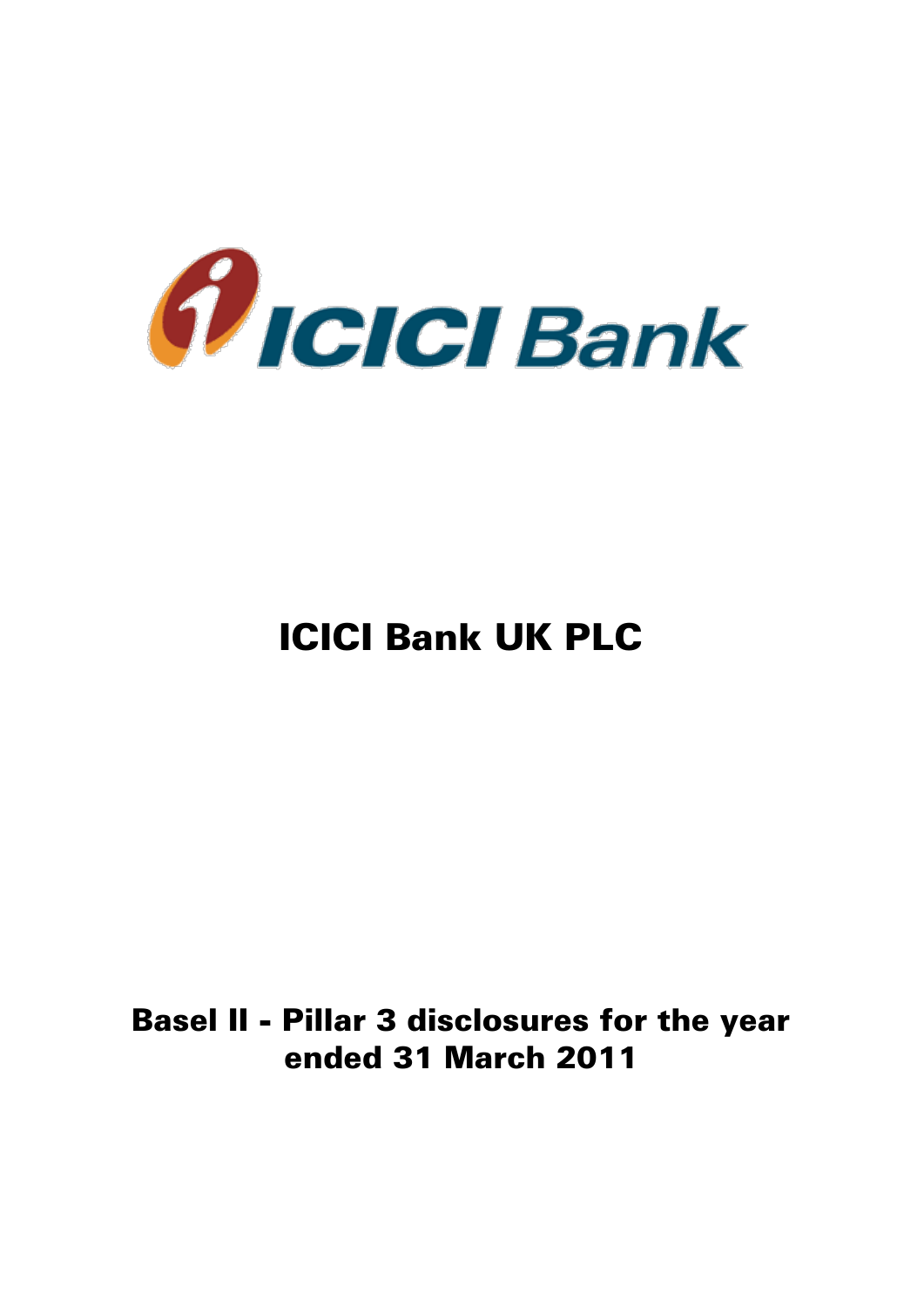

ICICI Bank UK PLC Basel II – Pillar 3 Disclosures 31 March 2011

# 1. Overview

# **Background**

ICICI Bank UK PLC ("the Bank") is a UK bank regulated by the Financial Services Authority (FSA) and a wholly owned subsidiary of ICICI Bank Limited. ICICI Bank UK PLC has adopted from 1 January 2008 the guidelines issued under the Basel II regime. The Capital Requirements Directive (Basel II) sets out new disclosure requirements for banks operating under the Framework. This documents details the Pillar 3 disclosure requirements and is in addition to the consolidated Basel II – Pillar 3 Disclosures made by ICICI Bank Limited ("the Parent Bank").

#### Basis of disclosures

The disclosures have been prepared for ICICI Bank UK PLC.

### Scope of application of Directive requirements

The Pillar 3 disclosures have been prepared for ICICI Bank UK PLC in accordance with the rules laid out in the FSA handbook BIPRU Chapter 11. These disclosures should be read in conjunction with those made by the Parent Bank as part of their Basel II – Pillar 3 Disclosures (Consolidated).

#### **Frequency**

This report will be made on an annual basis. The disclosures will be as at the Accounting Reference Date (ARD), i.e. as at 31 March, and will be published along with the publication of the Annual Report & Accounts.

#### Media and Location

The report will be published on the ICICI Bank UK PLC corporate website as part of the Annual Report (http://www.icicibank.co.uk/personal/basel\_disclosures.html). The Parent Bank's consolidated disclosures for FY2011 are available at http://www.icicibank.com/aboutus/investdisclosure.html.

#### **Verification**

The Pillar 3 disclosures have been prepared purely for explaining the basis on which the Bank has prepared and disclosed certain capital requirements and information about the management of certain risks and for no other purpose. They do not constitute any form of financial statement and must not be relied upon in making any judgement on the Bank.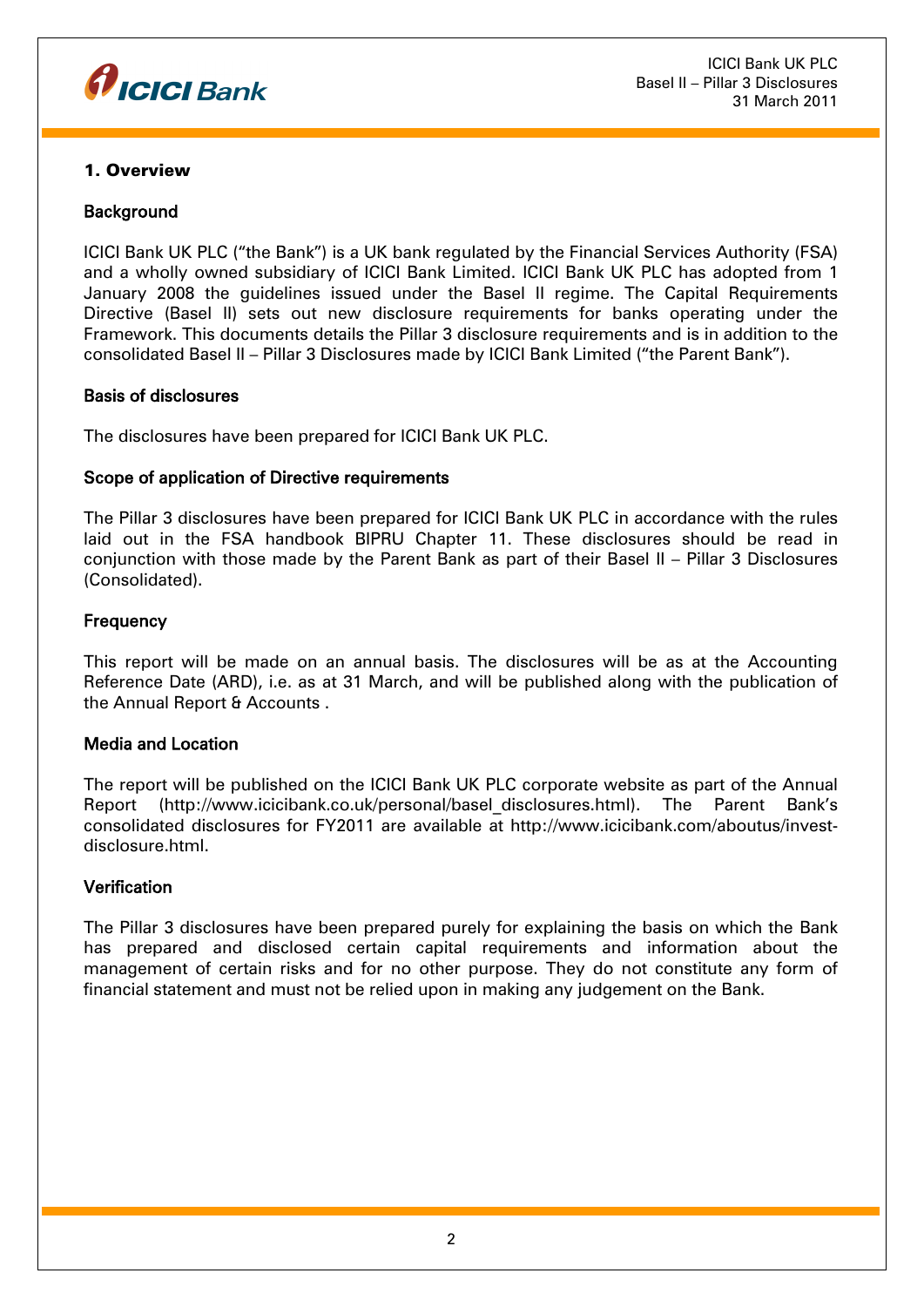

# 2. Capital adequacy

The Bank determines its Pillar 1 regulatory capital requirement based on the following approaches:

- Credit risk standardized approach
- Operational risk basic indicator approach
- Market risk standardized approach adopting the following methodologies:
	- Interest rate risk Maturity Ladder approach
	- Foreign exchange risk Standardized approach
	- Options risk Standardized approach

The Bank plans to always maintain capital over and above the minimum required in order to meet its projected growth.

The Bank estimates the capital requirements in line with the regulatory guidelines issued by FSA. Capital is provided for the purposes of unforeseen and unexpected events based on the risk assessment for each of the underlying asset classes in the Bank's portfolio. Further, in line with industry practice, the Bank acknowledges that capital is not the only mitigating factor for all unforeseen events and contingencies therefore appropriate risk management and governance practices are in place to actively monitor the risks the Bank is exposed to in the course of executing its business. Further, the Bank in line with the regulatory requirements of FSA and the Parent Bank's regulator RBI has instituted an Internal Capital Adequacy Assessment Process (ICAAP) which is used to estimate the capital requirements in line with the risk appetite of the Bank. The ICAAP is approved by the Board Risk and Credit Committee (BRCC) of the Bank.

The amount and composition of the Bank's capital requirement is determined by assessing the minimum capital requirement under Pillar 1 based upon the Capital Requirements Directive (CRD), the impact of stress and scenario tests, the Bank's Individual Capital Guidance and the capital requirement that is consistent with the Bank's target external rating.

|                                                | USD million                                  |
|------------------------------------------------|----------------------------------------------|
| <b>Standardised approach - asset classes</b>   | <b>Pillar 1 Capital requirement as at 31</b> |
|                                                | March 2011                                   |
| Central government or central banks            | 0.00                                         |
| Institutions                                   | 43.45                                        |
| Corporate                                      | 282.36                                       |
| Retail                                         | 0.06                                         |
| <b>Securitised investments</b>                 | 16.58                                        |
| Short term claims on institutions or corporate | 41.28                                        |
| CIU                                            | 2.10                                         |
| Other items                                    | 16.41                                        |
| <b>Total</b>                                   | 402.24                                       |

The following table shows the Bank's Pillar 1 capital requirement by each of the standardised credit risk exposure classes: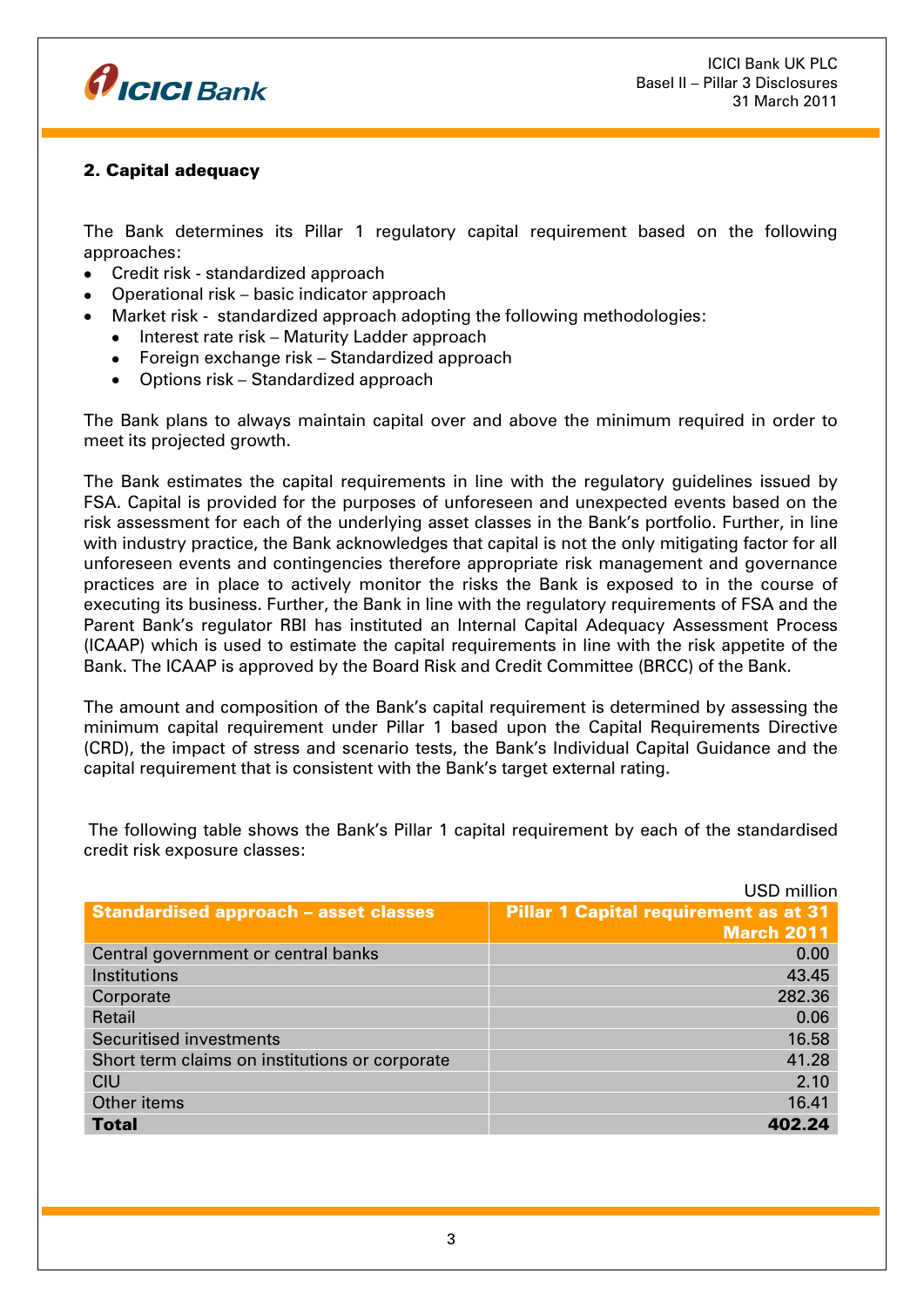

## 3. Counterparty credit risk

Counterparty credit risk (CCR) in the context of this disclosure is the risk that the counterparty to a derivative transaction posted to either the Banking Book or Trading Book could default before the final settlement of the transaction's cash flows.

The Bank measures exposure value on counterparty credit exposures under the CCR mark to market method. This exposure value is derived by adding the gross positive fair value of the contract (replacement cost) to the contracts potential credit exposure, which is derived by applying a multiple based on the contracts residual maturity to the notional value of the contract.

As at 31 March 2011, the notional principal values of the derivative instruments along with the gross positive and gross negative fair value were:

|                         |                    |                  |                   | USD million       |
|-------------------------|--------------------|------------------|-------------------|-------------------|
| <b>Instrument</b>       | <b>Non-Trading</b> |                  | <b>Trading</b>    |                   |
|                         | <b>Notional</b>    | <b>Notional</b>  | <b>Gross</b>      | <b>Gross</b>      |
|                         | <b>Principal</b>   | <b>Principal</b> | <b>Positive</b>   | <b>Negative</b>   |
|                         |                    |                  | <b>Fair value</b> | <b>Fair value</b> |
| Exchange rate contracts | 1,161,637          | 2,213,544        | 125,357           | 120,915           |
| Interest rate contracts | 291,711            | 2,470,806        | 45,914            | 51,538            |

The following table details the counterparty credit risk exposure calculation:

|                                           | USD million  |
|-------------------------------------------|--------------|
|                                           | <b>Value</b> |
| Gross positive fair value of contracts    | 182.56       |
| Potential credit exposure                 | 94.94        |
| <b>Counterparty credit risk exposures</b> | 277.50       |

# 4. Credit risk and dilution risk

#### Loan impairment provisions

The Group regularly reviews its loan portfolios to assess for impairment. Impairment provisions are established to recognise incurred impairment losses in loan portfolios carried at amortised cost. In determining whether an impairment has occurred at the balance sheet date, the Bank considers whether there is any observable data indicating that there has been a measurable decrease in the estimated future cash flows or their timings; such observable data includes whether there has been an adverse change in the payment status of borrowers or changes in economic conditions that correlate with defaults on loan repayment obligations.

Collectively assessed impairment allowances cover credit losses inherent in portfolios with similar economic characteristics when there is objective evidence to suggest that they contain impaired claims, but the individual impaired items cannot yet be identified. In assessing the need for collective loss allowances, management considers factors such as credit quality, portfolio size, concentrations, and economic factors.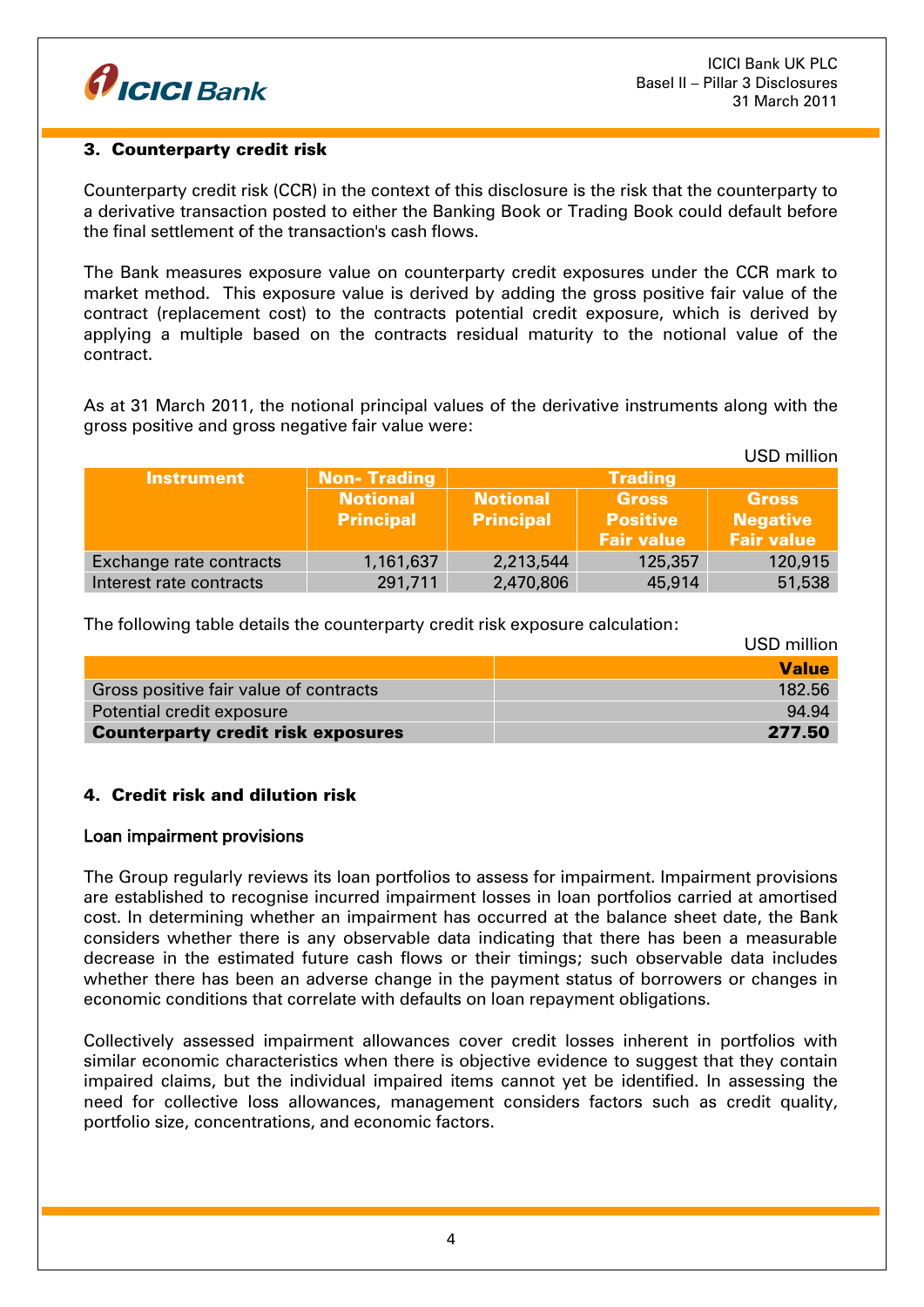

The following tables show amounts of the impaired and past due loans for the Bank as at 31 March 2011.

|                                          |                                                   |                                                     | USD million  |
|------------------------------------------|---------------------------------------------------|-----------------------------------------------------|--------------|
| Loans and $\parallel$<br><b>Advances</b> | <b>Specific</b><br><b>impairment</b><br>allowance | <b>Collective</b><br><b>impairment</b><br>allowance | <b>Total</b> |
| <b>Opening Balance</b>                   | 22.19                                             | 20.73                                               | 42.92        |
| New charges                              | 15.42                                             | 3.20                                                | 18.62        |
| Write-offs                               | (0.70)                                            | (0.83)                                              | (1.54)       |
| <b>Closing balance</b>                   | 36.91                                             | 23.10                                               | 60.00        |

#### USD million

|                          | <b>Loans and Advances</b> | <b>Specific impairment allowance</b> |
|--------------------------|---------------------------|--------------------------------------|
| Europe and North America |                           | 27.53                                |
| India                    |                           | 0.00                                 |
| Rest of the world        |                           | 9.38                                 |
| <b>Closing balance</b>   |                           | 36.91                                |

#### USD million

|                        | <b>AFS Securities</b> | <b>Specific impairment allowance</b> |
|------------------------|-----------------------|--------------------------------------|
|                        |                       |                                      |
| <b>Opening Balance</b> |                       | 16.02                                |
| New charges            |                       | 14.91                                |
| Write-offs             |                       | (16.02)                              |
| <b>Closing balance</b> |                       | 14.91                                |

|                          |                       | USD million                          |
|--------------------------|-----------------------|--------------------------------------|
|                          | <b>AFS Securities</b> | <b>Specific impairment allowance</b> |
|                          |                       |                                      |
|                          |                       |                                      |
| Europe and North America |                       | 14.91                                |
| India                    |                       | 0.00                                 |
| Rest of the world        |                       | 0.00                                 |
| <b>Closing balance</b>   |                       | 14.91                                |

### Valuation of financial instruments

The Bank values its investments at fair market value. The best evidence of fair value is a quoted price in an actively traded market. If the market for a financial instrument is not active, a valuation technique is used. The majority of valuation techniques employ only observable market data, and so the reliability of the fair value measurement is high. However, certain financial instruments are valued on the basis of valuation techniques that feature one or more significant inputs that are not market observable. Valuation techniques that rely to a greater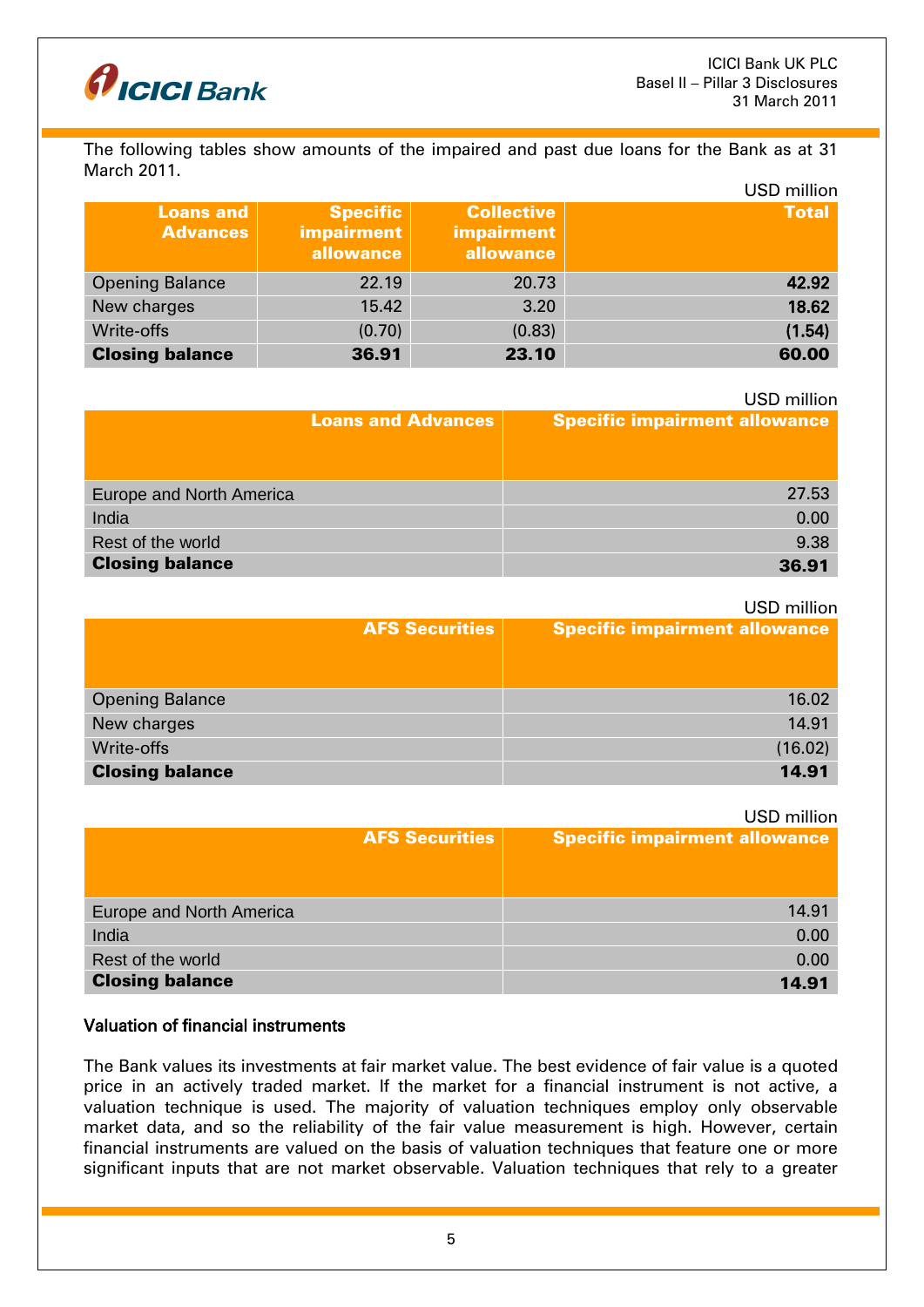

 $U \cap D$ 

USD million

extent on non-observable inputs require a higher level of management judgement to calculate a fair value than those based wholly on observable inputs.

Valuation techniques used to calculate fair values include comparisons with similar financial instruments for which market observable prices exist. When valuing instruments by reference to comparable instruments, management takes into account the maturity, structure and rating of the instrument with which the position held is being compared.

#### Analysis of credit risk exposures

The following tables detail the Bank's regulatory credit risk exposures as on 31 March 2011.

(i) Analysis of exposure by asset class

|                                                 | USD million                                     |
|-------------------------------------------------|-------------------------------------------------|
| <b>Asset class</b>                              | Risk exposure as at 31 <sup>st</sup> March 2011 |
| Central government or central banks             | 649.35                                          |
| Institutions                                    | 1,142.19                                        |
| Corporate                                       | 3,706.16                                        |
| Retail                                          | 0.84                                            |
| Securitised investments                         | 321.94                                          |
| Short term claims on institutions or corporates | 992.80                                          |
| <b>CIU</b>                                      | 26.27                                           |
| Other items                                     | 435.88                                          |
| <b>Total</b>                                    | 7,275.42                                        |

(ii) Geographic distribution of exposures (based on country of residence or domicile) by significant asset class

|                                 | USD Million           |
|---------------------------------|-----------------------|
| <b>Exposure to corporate in</b> | <b>Exposure value</b> |
| Europe and North America        | 2,310.81              |
| India                           | 284.24                |
| Rest of the world               | 1,496.64              |
| <b>Total</b>                    | 4,091.69              |

|                                    | USD million           |
|------------------------------------|-----------------------|
| <b>Exposure to institutions in</b> | <b>Exposure value</b> |
| <b>Europe and North America</b>    | 717.43                |
| India                              | 597.57                |
| Rest of the world                  | 434.47                |
| <b>Total</b>                       | 1,749.47              |

|                                               | -----------           |
|-----------------------------------------------|-----------------------|
| <b>Exposure to securitised investments in</b> | <b>Exposure value</b> |
| <b>Europe and North America</b>               | 321.94                |
| India                                         |                       |
| Rest of the world                             |                       |
| <b>Total</b>                                  | 321.94                |
|                                               |                       |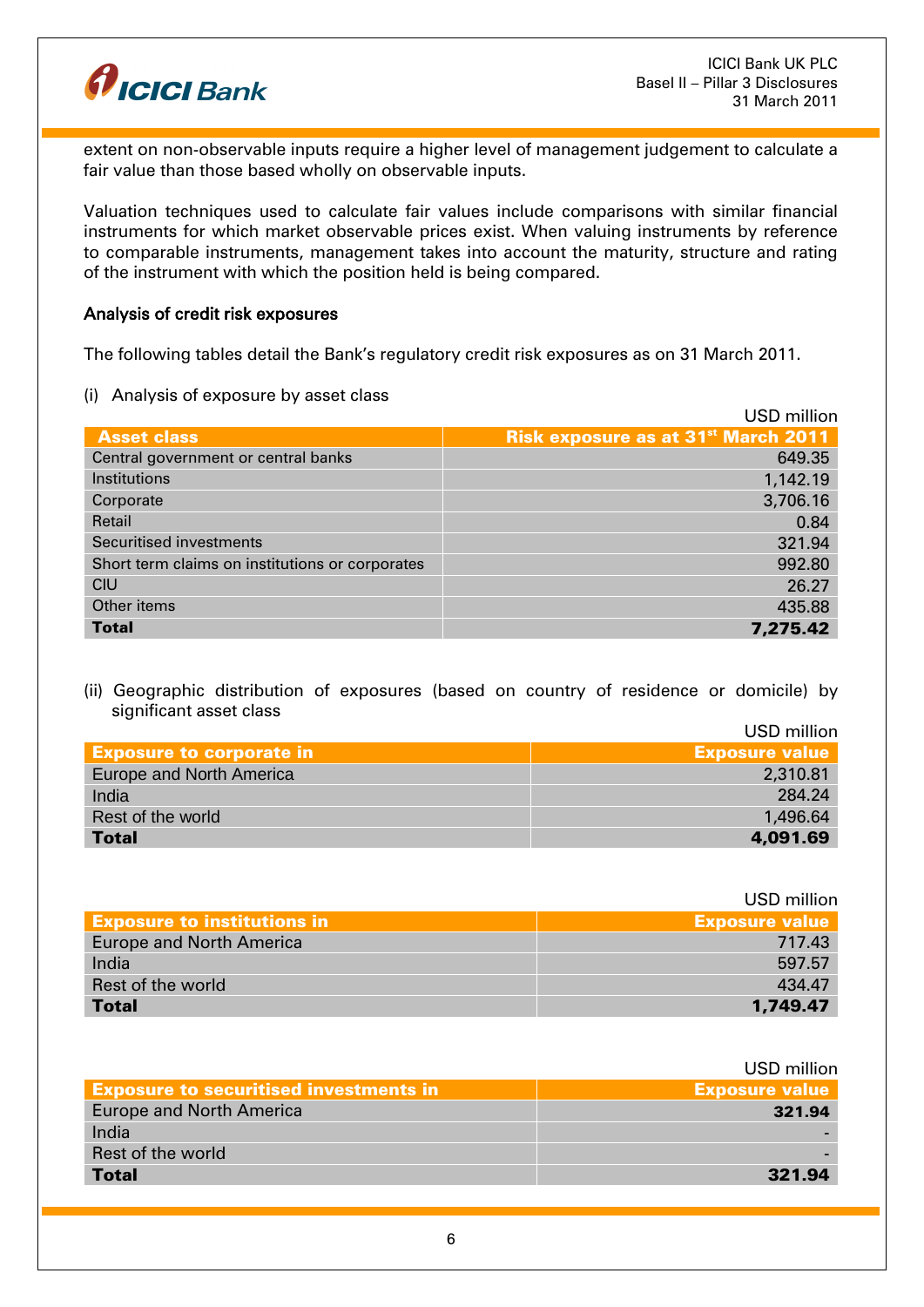

# (iii) Residual maturity breakdown of exposures by significant asset class

|                                               | USD million           |
|-----------------------------------------------|-----------------------|
| <b>Exposure to corporate with maturity of</b> | <b>Exposure value</b> |
| Over 5 years                                  | 114.42                |
| 5 years or less but over 1 year               | 2,539.16              |
| 1 year or less but over 3 months              | 653.56                |
| 3 months or less                              | 784.55                |
| <b>Total</b>                                  | 4,091.69              |

USD million

| <b>000 11111111111111111</b> |
|------------------------------|
| <b>Exposure value</b>        |
| 93.47                        |
| 672.88                       |
| 377.23                       |
| 605.89                       |
| 1,749.47                     |
|                              |

#### USD million Exposure to securitised investments with maturity of Exposure value Over 5 years 300.78 5 years or less but over 1 year 21.16 1 year or less but over 3 months 3 months or less - Total 321.94

# 5. Credit risk: Standardised approach

The Bank uses external credit assessments provided by Moody's, Standard & Poor's and Fitch. These are all recognised by the FSA as eligible external credit assessment institutions (ECAI) for the purpose of calculating credit risk requirements under the standardised approach.

The following table details the ECAIs used for the standardised credit risk exposure classes.

| <b>Asset class</b>                  | <b>ECAI</b>                       |
|-------------------------------------|-----------------------------------|
| Central government or central banks | Standard & Poor's, Moody's, Fitch |
| Institutions                        | Standard & Poor's, Moody's, Fitch |
| Corporate                           | Standard & Poor's, Moody's, Fitch |
| Securitised investments             | Standard & Poor's, Moody's, Fitch |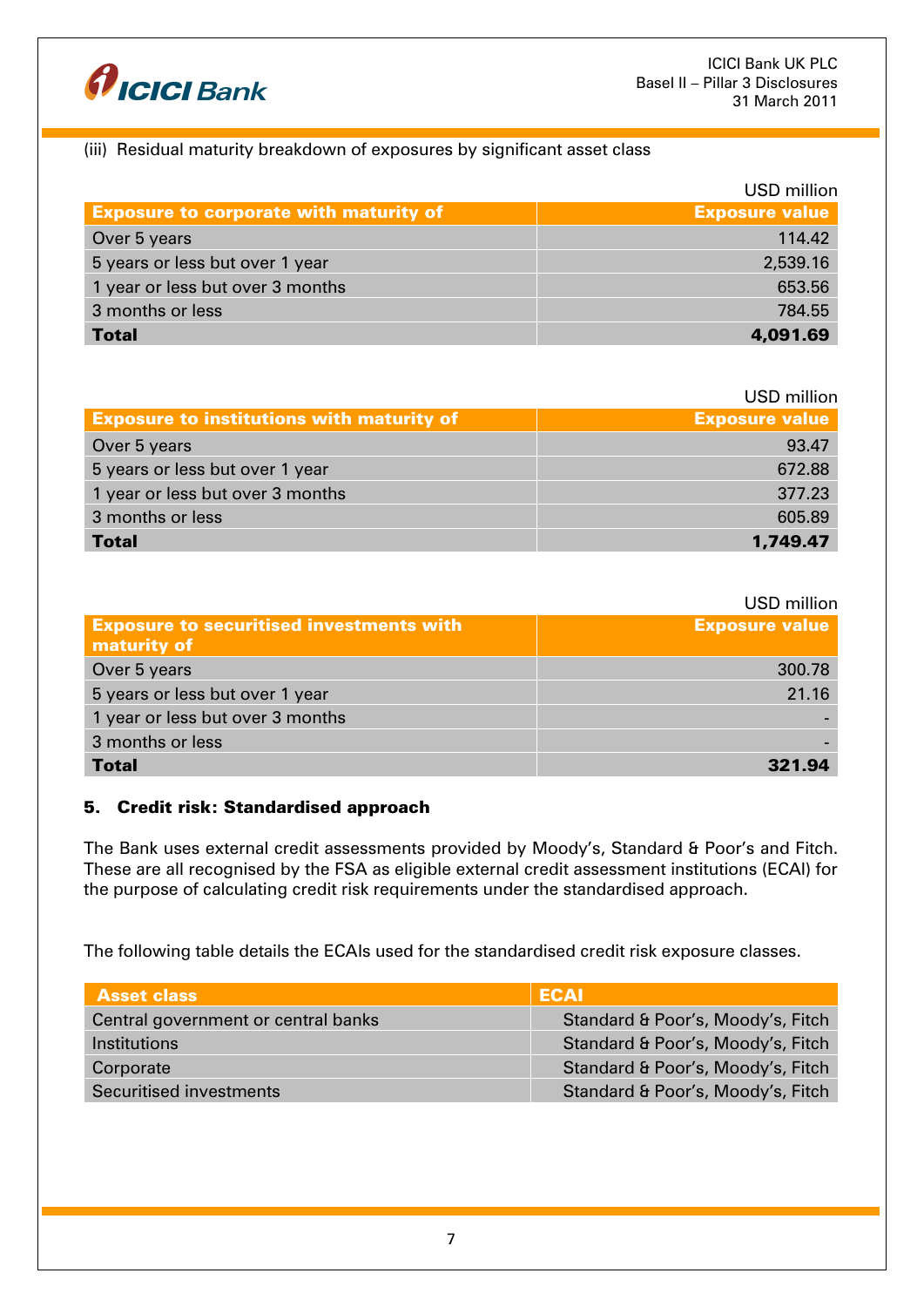

ICICI Bank UK PLC Basel II – Pillar 3 Disclosures 31 March 2011

| The following tables detail the standardised credit risk exposures by credit quality steps (CQS): |                                     |                                       |                                                                          |
|---------------------------------------------------------------------------------------------------|-------------------------------------|---------------------------------------|--------------------------------------------------------------------------|
| <b>CQS</b> for long term<br>corporate<br>exposure                                                 | <b>Risk weight</b><br>$\frac{9}{6}$ | <b>Exposure</b><br><b>USD million</b> | <b>Exposure after</b><br>credit risk<br>mitigation<br><b>USD million</b> |
| 1                                                                                                 | 20.00%                              | 0.00                                  | 0.00                                                                     |
| $\overline{2}$                                                                                    | 50.00%                              | 85.41                                 | 85.41                                                                    |
| 3                                                                                                 | 100.00%                             | 69.40                                 | 69.40                                                                    |
| 4                                                                                                 | 100.00%                             | 310.92                                | 310.92                                                                   |
| 5                                                                                                 | 150.00%                             | 82.27                                 | 82.27                                                                    |
| 6                                                                                                 | 150.00%                             | 0.00                                  | 0.00                                                                     |
| Unrated - non default                                                                             | 100.00%                             | 3,502.94                              | 3,502.94                                                                 |
| Unrated - Past due                                                                                | 100.00%                             | 36.96                                 | 36.96                                                                    |
| Unrated - Defaulted                                                                               | 150.00%                             | 14.07                                 | 14.07                                                                    |
| <b>Total</b>                                                                                      |                                     | 4,091.69                              | 4,091.69                                                                 |

| <b>CQS</b> for long term<br><b>institutional</b><br>exposure | <b>Risk weight</b><br>$\frac{9}{6}$ | <b>Exposure</b><br><b>USD million</b> | <b>Exposure after</b><br>credit risk<br>mitigation<br><b>USD million</b> |
|--------------------------------------------------------------|-------------------------------------|---------------------------------------|--------------------------------------------------------------------------|
| 1                                                            | 20.00%                              | 187.61                                | 187.61                                                                   |
| $\overline{2}$                                               | 50.00%                              | 507.04                                | 507.04                                                                   |
| 3                                                            | 50.00%                              | 277.27                                | 277.27                                                                   |
| 4                                                            | 100.00%                             | 7.31                                  | 7.31                                                                     |
| 5                                                            | 100.00%                             | 18.11                                 | 18.11                                                                    |
| 6                                                            | 150.00%                             | 0.00                                  | 0.00                                                                     |
| Unrated - non default                                        | 50.00%                              | 144.85                                | 144.85                                                                   |
| Unrated - Past due                                           | 50.00%                              | 0.00                                  | 0.00                                                                     |
| Unrated - Defaulted                                          | 150,00%                             | 0.00                                  | 0.00                                                                     |
| <b>Total</b>                                                 |                                     | 1,142.19                              | 1,142.19                                                                 |

| <b>CQS</b> for short<br>term institutional<br>exposure | <b>Risk weight</b><br>$\frac{0}{0}$ | <b>Exposure</b><br><b>USD million</b> | <b>Exposure after</b><br>credit risk<br>mitigation<br><b>USD million</b> |
|--------------------------------------------------------|-------------------------------------|---------------------------------------|--------------------------------------------------------------------------|
|                                                        | 20,00%                              | 20.64                                 | 20.64                                                                    |
| $\overline{2}$                                         | 20.00%                              | 178.08                                | 178.08                                                                   |
| 3                                                      | 20.00%                              | 271.06                                | 271.06                                                                   |
| 4                                                      | 50.00%                              | 0.00                                  | 0.00                                                                     |
| 5                                                      | 50.00%                              | 0.00                                  | 0.00                                                                     |
| 6                                                      | 150.00%                             | 0.00                                  | 0.00                                                                     |
| Unrated - non default                                  | $20.00\%$ <sup>1</sup>              | 136.95                                | 136.95                                                                   |
| Unrated - Past due                                     | $20.00\%$ <sup>1</sup>              | 0.00                                  | 0.00                                                                     |
| Unrated - Defaulted                                    | 150.00%                             | 0.00                                  | 0.00                                                                     |
| <b>Total</b>                                           |                                     | 607.27                                | 607.27                                                                   |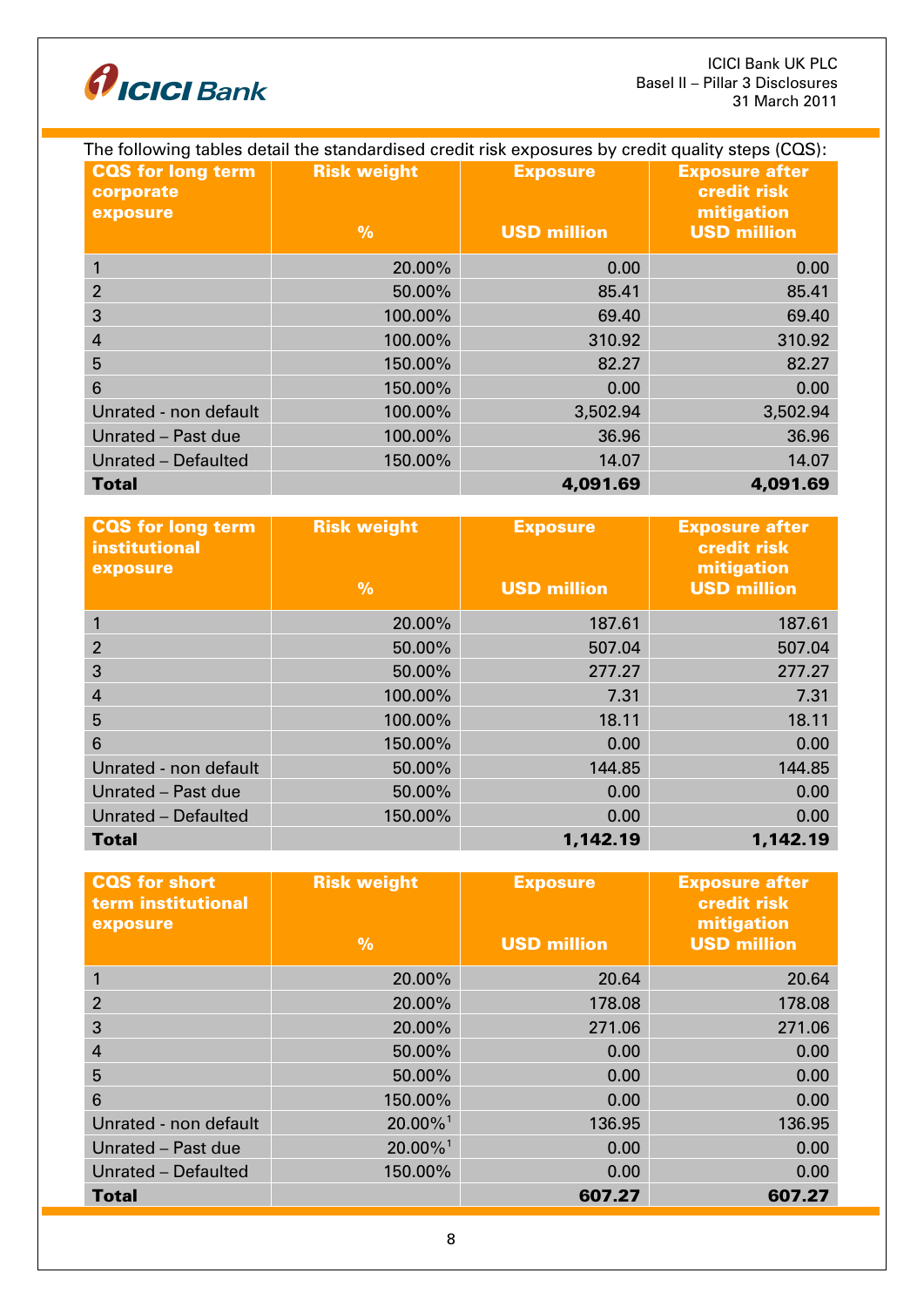

# $^1$  Subject to Sovereign rating

| <b>CQS</b> for<br><b>securitised</b><br><b>investments</b> | <b>Risk weight</b><br>$\frac{9}{6}$ | <b>Exposure</b><br><b>USD million</b> | <b>Exposure after</b><br><b>credit risk</b><br>mitigation<br><b>USD million</b> |
|------------------------------------------------------------|-------------------------------------|---------------------------------------|---------------------------------------------------------------------------------|
|                                                            | 20.00%                              | 129.53                                | 129.53                                                                          |
| $\overline{2}$                                             | 50.00%                              | 101.11                                | 101.11                                                                          |
| 3                                                          | 100.00%                             | 51.71                                 | 51.71                                                                           |
| 4                                                          | 350.00%                             | 39.59                                 | 39.59                                                                           |
| <b>Total</b>                                               |                                     | 321.94                                | 321.94                                                                          |

| <b>CQS</b> for central<br>government or<br><b>central banks</b> | <b>Risk weight</b> | <b>Exposure</b>    | <b>Exposure after</b><br><b>credit risk</b><br>mitigation |
|-----------------------------------------------------------------|--------------------|--------------------|-----------------------------------------------------------|
|                                                                 | %                  | <b>USD million</b> | <b>USD million</b>                                        |
|                                                                 | $0.00\%$           | 649.35             | 649.35                                                    |
| Total                                                           |                    | 649.35             | 649.35                                                    |

Fixed assets and other assets attract a risk weight of 100%.

# 6. Exposures to equities in the non-trading book

The Bank has exposure to equities in the non-trading book as of 31 March, 2011.

| <b>CQS for CIU</b>    | <b>Risk weight</b><br>% | <b>Exposure</b><br><b>USD million</b> | <b>Exposure after</b><br>credit risk<br>mitigation<br><b>USD million</b> |
|-----------------------|-------------------------|---------------------------------------|--------------------------------------------------------------------------|
| Unrated - non default | 100.00%                 | 26.27                                 | 26.27                                                                    |
| <b>Total</b>          |                         | 26.27                                 | 26.27                                                                    |

# 7. Exposures to interest rate risk in the non-trading book

Interest rate risk – Interest rate risk is defined as the exposure of a bank's financial condition to adverse movements in interest rates. Earnings from interest sensitive investments and the overall value of the investment portfolio will be impacted by changes in interest rates.

The Treasury Policy Manual currently sets out the measurement process to include the use of re-pricing gap reports and estimation of the sensitivity of the Bank's net interest income to a 100 basis points adverse change in the level of interest rates (defined as Earnings at Risk). The various limits set for interest rate risk are monitored and the utilizations reported to Asset Liability Management Committee (ALCO) and BRCC on a periodic basis.